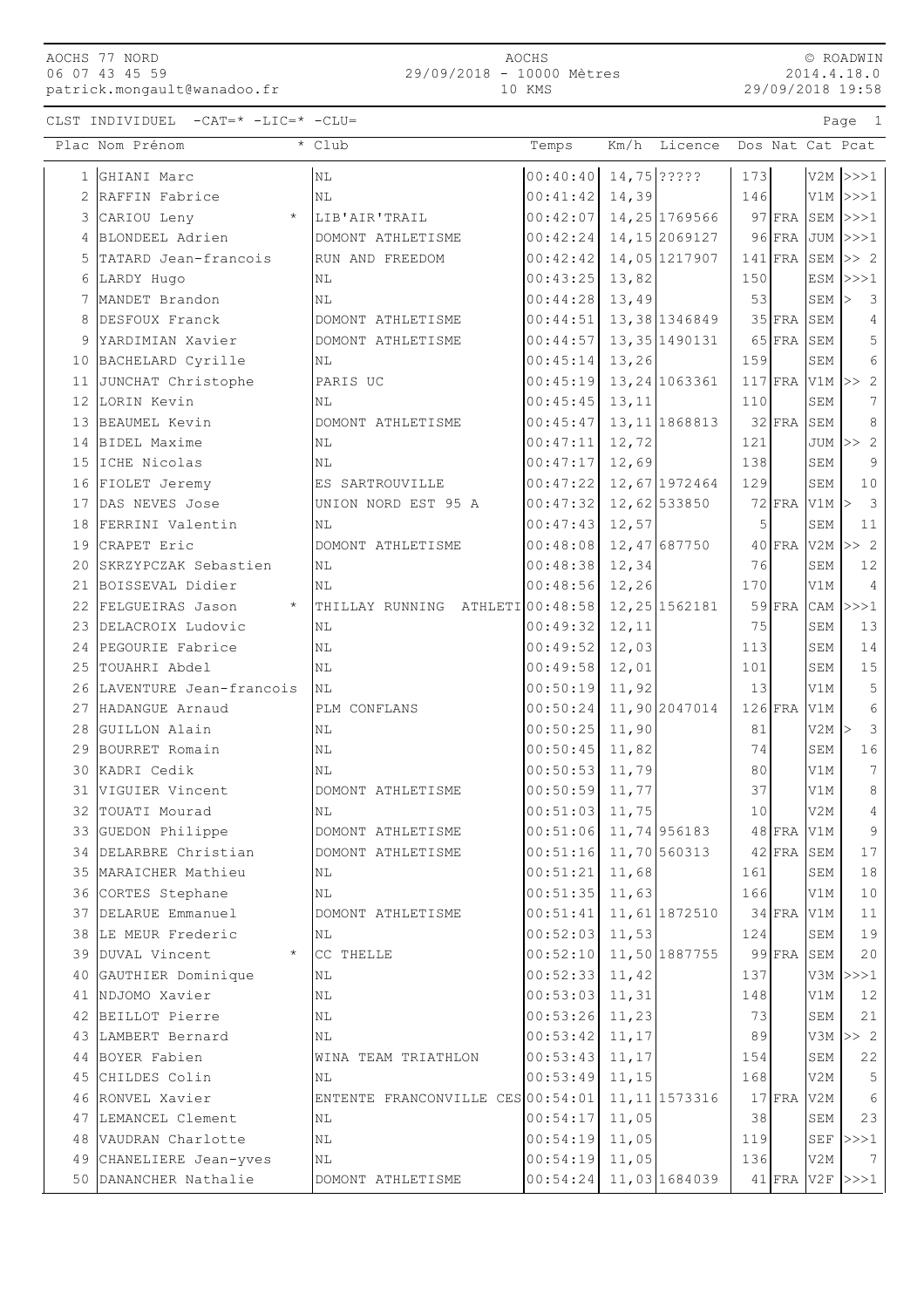## AOCHS 77 NORD 06 07 43 45 59

patrick.mongault@wanadoo.fr

## AOCHS 29/09/2018 - 10000 Mètres 10 KMS

2014.4.18.0 29/09/2018 19:58

| $-CAT = * -LIC = * -C$<br>CLST INDIVIDUEL<br>$\sim$ $\sim$ $\sim$ $\sim$ $\sim$ $\sim$<br>Page |  |  |
|------------------------------------------------------------------------------------------------|--|--|
|------------------------------------------------------------------------------------------------|--|--|

|    | Plac Nom Prénom                   | * Club                            | Temps                | Km/h           | Licence       |           |               |                 | Dos Nat Cat Pcat     |
|----|-----------------------------------|-----------------------------------|----------------------|----------------|---------------|-----------|---------------|-----------------|----------------------|
|    | 51 VERGNAUD Marc                  | N <sub>L</sub>                    | 00:54:25             | 11,03          |               | 30        |               | V1M             | 13                   |
|    | 52 RECOQUILLAY Arnaud             | N <sub>L</sub>                    | 00:54:28             | 11,02          |               | 45        |               | SEM             | 24                   |
|    | 53 LEPAIRE Franck                 | NL                                | 00:54:32             | 11,00          |               | 103       |               | SEM             | 25                   |
| 54 | SIGONNEAU Laurent                 | AS FOULEES DU VEXIN               | 00:54:58             | 10,92          |               | 88        |               | V2M             | 8                    |
| 55 | DURAND Fabien                     | NL                                | 00:55:13             | 10,87          |               | 85        |               | V1M             | 14                   |
|    | 56 LESUEUR Vincent                | N <sub>L</sub>                    | 00:55:35             | 10,79          |               | 27        |               | V1M             | 15                   |
|    | 57 DRAME Isabelle                 | DOMONT ATHLETISME                 | 00:56:00             |                | 10,71 1664207 |           | $95$ $FRA$    | V1F             | >>>1                 |
| 58 | EPIARD Christophe                 | NL                                | 00:56:16             | 10,66          |               | 50        |               | V1M             | 16                   |
| 59 | NORDON Philippe                   | THILLAY RUNNING ATHLETIC 00:56:19 |                      |                | 10,65 1300220 | 62        |               | V2M             | $\overline{9}$       |
| 60 | RAMOS Lois                        | NL                                | 00:56:20             | 10,65          |               | 82        |               | V1M             | $17$                 |
| 61 | MOLLO Bruno                       | N <sub>L</sub>                    | 00:56:30             | 10,62          |               | 22        |               | V1M             | 18                   |
|    | 62 ALVES FERNANDES Cecile*        | THILLAY RUNNING ATHLETI 00:57:07  |                      |                | 10,50 2075579 |           | $54$ FRA      | SEF             | >> 2                 |
| 63 | BINARD Wilfried                   | NL                                | 00:57:25             | 10,45          |               | 31        |               | <b>SEM</b>      | 26                   |
| 64 | BRUN Adrien                       | N <sub>L</sub>                    | 00:57:32             | 10,43          |               | 114       |               | SEM             | 27                   |
| 65 | GAILLARDON Patrice                | NL                                | 00:57:33             | 10,43          |               | 26        |               | SEM             | 28                   |
| 66 | CHAUVIN Lauriane                  | DOMONT ATHLETISME                 | 00:57:43             |                | 10,40 1973106 |           | $127$ FRA ESF |                 | >>>1                 |
|    | 67 TUROTTE Eliott                 | NL                                | 00:57:44             | 10,39          |               | 90        |               | SEM             | 29                   |
| 68 | LECLAINCHE Aurelien               | NL                                | 00:57:56             | 10,36          |               | 153       |               | ${\tt SEM}$     | 30                   |
| 69 | MOTTET Philippe                   | THILLAY RUNNING ATHLETI 00:57:57  |                      |                | 10,35 667283  |           | 61 FRA V3M    |                 | $\overline{3}$<br> > |
| 70 | BEAUMEL Marc                      | DOMONT ATHLETISME                 | 00:58:18             |                | 10,29 677104  |           | $33$ FRA      | V <sub>2M</sub> | $10$                 |
|    | 71 LEMAIRE Gregory                | DOMONT ATHLETISME                 | 00:58:22             |                | 10,28 1975096 |           | $49$ FRA V1M  |                 | 19                   |
|    | 72 SEGEAR Loic                    | NL                                | 00:58:42             | 10,22          |               | 120       |               | <b>SEM</b>      | 31                   |
|    | 73 DUBRAY Patrice<br>$\star$      | THILLAY RUNNING ATHLETI 00:58:42  |                      |                | 10,22 223196  |           | $57$ FRA      | V2M             | 11                   |
|    | 74 NEVEU Vincent                  | NL                                | 00:58:49             | 10,20          |               | 87        |               | SEM             | 32                   |
|    | 75 ROSSIRE Johan                  | ΝL                                | 00:58:53             | 10,19          |               | 145       |               | SEM             | 33                   |
|    | 76 OVALDE Francois                | ΝL                                | 00:59:37             | 10,06          |               | 104       |               | V2M             | 12                   |
|    | 77 ZUMBRUNN Thanos                | ΝL                                | 00:59:59             | 10,00          |               | 19        |               | V1M             | 20                   |
| 78 | GUILLO Olivier                    | NL                                | 01:00:03             | 09,99          |               | 109       |               | V2M             | 13                   |
| 79 | RECLUS Sylvie                     | AUVERS ATHLETISME                 | 01:00:22             |                | 09,94 697801  |           | $147$ FRA     | V2F             | >> 2                 |
| 80 | MORGAN Salhi                      | NL                                | 01:00:34<br>01:00:34 | 09,91<br>09,91 |               | 43<br>134 |               | V1M<br>V4M      | 21<br>>>>1           |
|    | 81 BULIN Etenne                   | NL<br>NL                          | 01:00:46             | 09,87          |               | 118       |               | SEM             | 34                   |
| 83 | 82 PELARD Anthony                 |                                   | 01:01:02             | 09,83          |               | 39        |               | V2M             | 14                   |
| 84 | MURER Xavier<br>VAYSSET Karine    | ΝL<br>NL                          | 01:01:05             | 09,82          |               | 128       |               | V1F             | >> 2                 |
|    | 85 MIGNON Francois                | NL                                | 01:01:30             | 09,76          |               | 86        |               | V2M             | $15$                 |
|    | 86 STAUB Jacques                  | ΝL                                | 01:01:33             | 09,75          |               | 144       |               | V3M             | $\overline{4}$       |
|    | 87 BLANCHET Kevin                 | ΝL                                | 01:01:42             | 09,72          |               | 133       |               | SEM             | 35                   |
|    | 88 POIGNANT Manon                 | NL                                | 01:01:42             | 09,72          |               | 132       |               | SEF             | $\mathcal{E}$<br> >  |
|    | 89 MEYER Hugo                     | NL                                | 01:01:50             | 09,70          |               | 79        |               | SEM             | 36                   |
|    | 90 FONTAINE Eric                  | THILLAY RUNNING ATHLETI 01:01:58  |                      |                | 09,68 1296578 |           | $60$ FRA      | V2M             | 16                   |
|    | 91 FELGUEIRAS Blandine<br>$\star$ | THILLAY RUNNING ATHLETI 01:02:01  |                      |                | 09,67 1794280 |           | 58 FRA V1F    |                 | 3                    |
|    | 92 REIBI Lea                      | ΝL                                | 01:02:09             | 09,65          |               | 142       |               | <b>SEF</b>      | 4                    |
|    | 93 STEIMER Sebastien              | NL                                | 01:02:27             | 09,61          |               | 139       |               | V1M             | 22                   |
| 94 | BAZIN Catherine                   | NL                                | 01:02:38             | 09,58          |               | 70        |               | V2F             | 3                    |
|    | 95 ZEGHADI Nourya                 | DOMONT ATHLETISME                 | 01:02:50             |                | 09,55 1567709 |           | $93$ FRA      | V1F             | 4                    |
|    | 96 LANNEAU Christian              | N <sub>L</sub>                    | 01:02:55             | 09,54          |               | 6         |               | V2M             | $17$                 |
|    | 97 BERLIOZ Elsa                   | N <sub>L</sub>                    | 01:02:55             | 09,54          |               | 116       |               | <b>SEF</b>      | 5                    |
|    | 98 COLSON Philippe                | NL                                | 01:03:07             | 09,51          |               | 98        |               | V3M             | 5                    |
| 99 | GRAS Didier                       | NL                                | 01:03:36             | 09,43          |               | 102       |               | V2M             | 18                   |
|    | 100 CHOPLAIN David                | ΝL                                | 01:04:17             | 09,33          |               | 18        |               | V1M             | 23                   |

© ROADWIN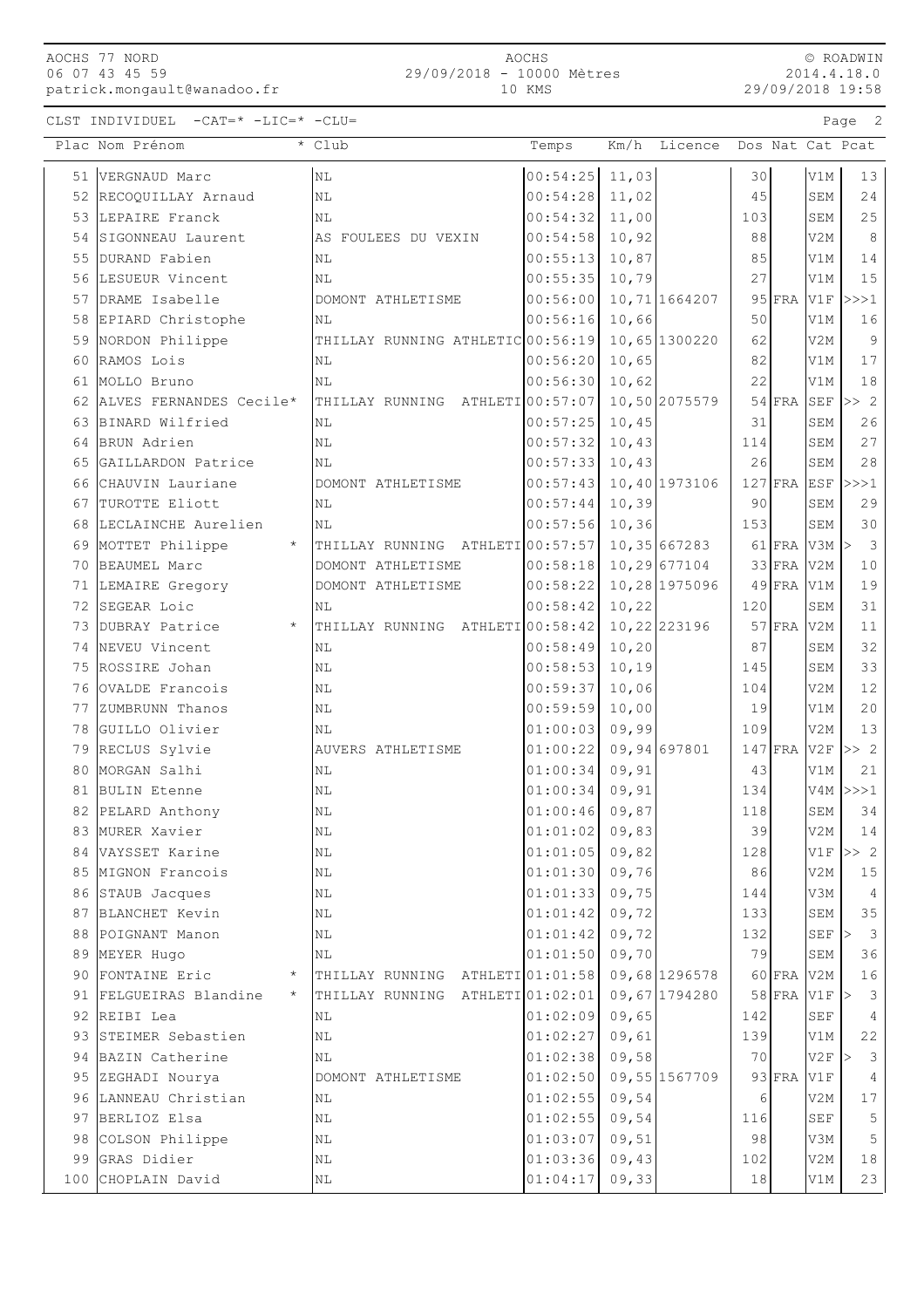## AOCHS 77 NORD 06 07 43 45 59 patrick.mongault@wanadoo.fr

CLST INDIVIDUEL -CAT=\* -LIC=\* -CLU= Page 3

|                           | AOCHS  |  |
|---------------------------|--------|--|
| 29/09/2018 - 10000 Mètres |        |  |
|                           | 10 KMS |  |

© ROADWIN 2014.4.18.0 29/09/2018 19:58

| Plac Nom Prénom                             | * Club                                | Temps                | Km/h                   | Licence        |                |           |                   | Dos Nat Cat Pcat |
|---------------------------------------------|---------------------------------------|----------------------|------------------------|----------------|----------------|-----------|-------------------|------------------|
| 101 BIZEUL Jean-yves                        | NL                                    | $01:04:26$ 09,31     |                        |                | 152            |           | V2M               | 19               |
| 102 DEBRY Stephanie<br>$^{\star}$           | THILLAY RUNNING ATHLETI 01:04:31      |                      |                        | 09,30 267623   |                | $55$ FRA  | V1F               | 5                |
| 103 ARNOLD Dominique                        | NL                                    | 01:04:43             | 09, 27                 |                | 77             |           | <b>SEF</b>        | 6                |
| 104 DUBOIS Franck                           | N <sub>L</sub>                        | 01:04:44             | 09, 27                 |                | 78             |           | <b>SEM</b>        | 37               |
| 105 XAVIER Nikita                           | N <sub>L</sub>                        | 01:05:16             | 09,19                  |                | 83             |           |                   | $JUF$ $>>$ $1$   |
| 106 DELARUE Emmanuelle                      | DOMONT ATHLETISME                     | 01:05:27             |                        | 09, 17 1872537 |                | $94$ FRA  | V1F               | 6                |
| 107 MAULVAULT Thierry                       | ΝL                                    | 01:06:28             | 09,03                  |                | 158            |           | V2M               | 20               |
| 108 DESBROSSES Simon                        | NL                                    | 01:06:32             | 09,02                  |                | 52             |           | SEM               | 38               |
| 109 KARCZEWSKI Patrick                      | N <sub>L</sub>                        | 01:06:40             | 09,00                  |                | 131            |           | V3M               | 6                |
| 110 MUNOZ Amandine                          | N <sub>L</sub>                        | 01:06:49             | 08,98                  |                | 28             |           | <b>SEF</b>        | 7                |
| 111 DUHAMEL Francis                         | UA SOCIETE GENERALE                   | 01:06:49             |                        | 08,98 409244   |                | $108$ FRA | V2M               | 21               |
| 112 OCCOLIER Marcel                         | S/L FRANCONVILLE ATHLETI 01:07:04     |                      | 08,95                  |                | 67             |           | V2M               | 22               |
| 113 DE OLIVEIRA Marina                      | N <sub>L</sub>                        | 01:07:07             | 08,94                  |                | 24             |           | <b>SEF</b>        | 8                |
| 114 SEGUIN Julie                            | N <sub>L</sub>                        | 01:07:09             | 08,94                  |                | 23             |           | <b>SEF</b>        | $\overline{9}$   |
| 115 SCHERER Jean-michel                     | NL                                    | 01:07:27             | 08,90                  |                | 143            |           | SEM               | 39               |
| 116 SIGRIST Amelie                          | N <sub>L</sub>                        | 01:07:29             | 08,89                  |                | $\overline{c}$ |           | <b>SEF</b>        | 10               |
| 117 CAILLAREC Rozenn                        | NL                                    | 01:07:32             | 08,88                  |                | 12             |           | <b>SEF</b>        | 11               |
| 118 DESBOIS Camille                         | TRIATHLON SANNOIS FRANCO 01:07:38     |                      |                        | 08,87B29565C   | 151            |           | <b>SEF</b>        | 12               |
| 119 SMEMME Abdelkrim                        | NL                                    | 01:07:42             | 08,86                  |                | 163            |           | V3M               | 7                |
| 120 BAGIC Ivan                              | NL                                    | 01:07:42             | 08,86                  |                | 160            |           | V3M               | 8                |
| 121 TOURNIER Hubert                         | N <sub>L</sub>                        | 01:07:42             | 08,86                  |                | 162            |           | V3M               | $\overline{9}$   |
| 122 JJEAN JOACHIM Eurasie san               | NL                                    | 01:08:22             | 08,78                  |                | 47             |           | <b>SEF</b>        | 13               |
| 123 BAUDOIN Carole                          | N <sub>L</sub>                        | 01:08:49             | 08,72                  |                | 66             |           | V2F               | $\overline{4}$   |
| 124 DELARUE Fabien                          | THILLAY RUNNING                       | ATHLETI 01:09:23     | 08,65                  |                | 56             |           | V1M               | 24               |
| 125 SWIDERSKI Chloe                         | ORLEANS TRIATHLON CLUB 4 01:09:26     |                      |                        | 08,64 A92717C  | 125            |           | <b>SEF</b>        | 14               |
| 126 AUBERNON Max                            | N <sub>L</sub>                        | 01:09:27             | 08,64                  |                | 164            |           | V1M               | 25               |
| 127 RIVIERE Pascal                          | NL                                    | 01:09:31             | 08,63                  |                | 165            |           | V3M               | 10               |
| 128 VARIN ANNE Sophie                       | N <sub>L</sub>                        | 01:10:11             | 08,55                  |                | 157            |           | V1F               | 7                |
| 129 PERRIN Jean-michel                      | N <sub>L</sub>                        | 01:10:11             | 08,55                  |                | 29             |           | V3M               | 11               |
| 130 FONTCUBERTA Francisco                   | DOMONT ATHLETISME                     | 01:10:12             |                        | 08,55 1030445  |                | $36$ FRA  | V3M               | 12               |
| 131 DENIS Eric                              | N <sub>L</sub>                        | 01:10:14             | 08,54                  |                | 25             |           | V2M               | 23               |
| 132 PEUKERT Franziska                       | N <sub>L</sub>                        | 01:10:24             | 08,52                  |                | 1              |           | <b>SEF</b>        | 15               |
| 133 MENDES Alexandrine                      | $\rm NL$                              | $01:10:55$ 08,46     |                        |                | 149            |           | SEF               | 16               |
| 134 ALLET Lydie                             | NL                                    | 01:11:00             | 08,45                  |                | 8              |           | V2F               | 5                |
| 135 GOGUET Eric                             | N <sub>L</sub>                        | 01:11:53             | 08, 35                 |                | 130            |           | V2M               | 24               |
| 136 VELASCO Francisco                       | N <sub>L</sub>                        | 01:12:13             | 08, 31                 |                | 9              |           | V2M               | 25               |
| 137 POLLET Melanie                          | $\rm NL$                              | 01:12:42             | 08, 25                 |                | 115            |           | <b>SEF</b>        | 17               |
| 138 DANIEL Marie-christine*                 | US EZANVILLE-ECOUEN                   | 01:12:43             |                        | 08,25 1307329  |                | $91$ FRA  | V2F               | 6                |
| 139 AVRIL Aurore                            | NL                                    | 01:12:46             | 08, 25                 |                | 64             |           | SEF               | 18               |
| 140 MARECHAL Bruno                          |                                       | 01:13:22             |                        |                | 169            |           | SEM               | 40               |
| 141 LAYRE Beatrice                          | CHANTILLY TRIATHLON<br>N <sub>L</sub> |                      | 08, 18                 |                |                |           | V2F               | 7                |
|                                             | ASCE FRANCE 2                         | 01:13:53<br>01:13:53 | 08,12<br>08, 12 474912 |                | 155            | $156$ FRA | V3M               | $13$             |
| 142 COIGNARD Serge                          |                                       |                      |                        |                | 112            |           |                   |                  |
| 143 BENKHEDIMI Corinne<br>144 LABAUNE Paule | NL<br>NL                              | 01:14:20<br>01:14:43 | 08,07<br>08,03         |                | 44             |           | V1F<br><b>SEF</b> | 8<br>19          |
| 145 LABAUNE Cyrielle                        | NL                                    | 01:14:43             | 08,03                  |                | 46             |           |                   | ESF $ >> 2$      |
|                                             | $\rm NL$                              | 01:15:00             | 08,00                  |                | 15             |           | V2M               | 26               |
| 146 COULIBALY Yaya<br>147 JUGAND Olivier    | $\rm NL$                              | 01:15:04             | 07,99                  |                | 3              |           | V3M               | 14               |
| 148 COFFINEAU Edith                         | SO HOUILLES                           | 01:15:41             |                        | 07,93 1465772  |                | $167$ FRA | V2F               | 8                |
| 149 JOANNA Michel                           | ΝL                                    | 01:16:05             | 07,89                  |                | 107            |           | SEF               | 20               |
|                                             |                                       |                      |                        |                |                |           |                   |                  |
| 150 GORCE Magali                            | NL                                    | 01:16:41             | 07,82                  |                | 100            |           | V1F               | 9                |